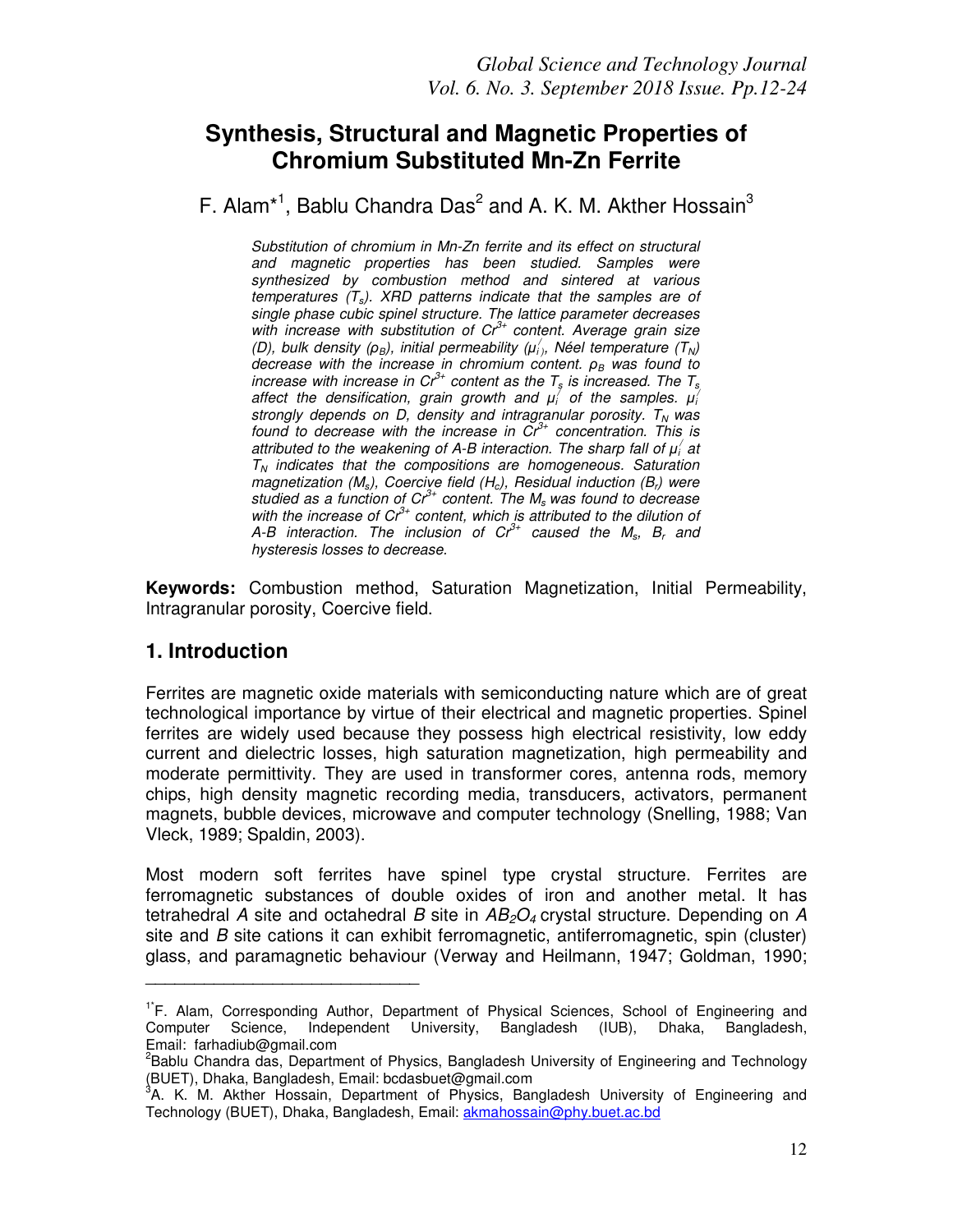Craik, 1975). Various cations can be placed in A site and B site to tune its magnetic properties. In the spinel structure, the magnetic ions are distributed among two different lattice sites, tetrahedral (A) and octahedral (B) sites. The structural, magnetic and electrical properties of these ferrites depend on the relative distribution of cations at the different sites as well as the preparation condition. Combustion technique meets the increasing demand for the synthesis of fine ferrite powders with high density at low temperatures. As a new approach, combustion synthesis is less energy consuming and less polluting than the other techniques of ferrite powder manufacture. Mn–Zn ferrite, one of the main categories of soft magnetic materials has high permeability, low magnetic loss, and high electrical conductivity. Therefore Mn–Zn ferrites are mainly used as the cores for inductors, transformers, recording heads and in switch mode power supplies (Cahn et al., 1994). The properties of Mn-Zn ferrite depend mainly on the technique and conditions of preparation, which in turn affect the cation distribution over the tetrahedral A–site and the octahedral B– sites. Since the research on Mn-Zn ferrites is so vast, it is difficult to collect all experimental results and information about all types of ferrites in every aspect. The systematic research is still necessary for more comprehensive understanding of such materials. In this research a series of ferrites have been prepared to investigate the effect of substitution of trivalent transition metal ion chromium  $(Cr^{3+})$  on the structural and magnetic properties of Mn-Zn ferrite. This paper comprises of five sections. Section 1 is the introduction; section 2 deals with literature review closely related to this article, Section 3 describes the experimental techniques, Section 4 explains the results and possible logical explanation against them and finally the concluding remarks in section 5.

# **2. Literature Review**

Different aspects of base Mn-Zn ferrite and dopant Mn- Zn ferrites on structural, magnetic, electrical, dielectric and applications have been reported by Shokrollahi and Janghorban (2007) and El-Sayed (2006). Substitution of  $Ni<sup>2+</sup>$  ions in Mn-Zn ferrite and its effect on structural, electrical and magnetic properties has been studied by Nam et al. (1997) and Yue et al. (2003). Dionne and West (1987) and Singh *et al.* (2004) also have investigated the magnetic and electric properties of  $Ni<sup>2+</sup>$ substituted Mn-Zn ferrites. The structural and magnetic properties of Mn substituted Ni-Mn-Zn ferrites sintered at various temperatures have been studied by Hossain et al. (2009). It was observed that the lattice parameters and average grain sizes increase with Mn substitution. The increase in lattice parameter with increasing  $Mn^{2+}$ substitution was explained in terms of ionic radii. It was also observed that the real part of initial permeability  $(\mu_i)$  increases with increasing Mn content in the Ni-Zn-Mn ferrites. The Cobalt substituted Mn-Zn ferrites have been studied by Babbar and Puri (1992). Ferrite series of the composition Mn-Zn-Co ferrites were prepared by the hotpressing technique. They got ferrites with improved magnetic properties having low porosity and small grain sizes. From these observations, it is indicated that with increasing sintering temperature, grain growth enhances and the average grain size increases and that grain growth leads to higher permeability, small coercive field, small remanence, small hysteresis loop, rapid response to high-frequency magnetic fields in Mn-Zn ferrite. Pannaparayil et al. (1991) investigated the magnetic properties of high density Mn-Zn ferrites. High densities have been obtained upon sintering these ferrite powders at relatively low temperatures. It is seen that  $\mu_i$ increases with increase in density. This is attributed to the variation in grain sizes of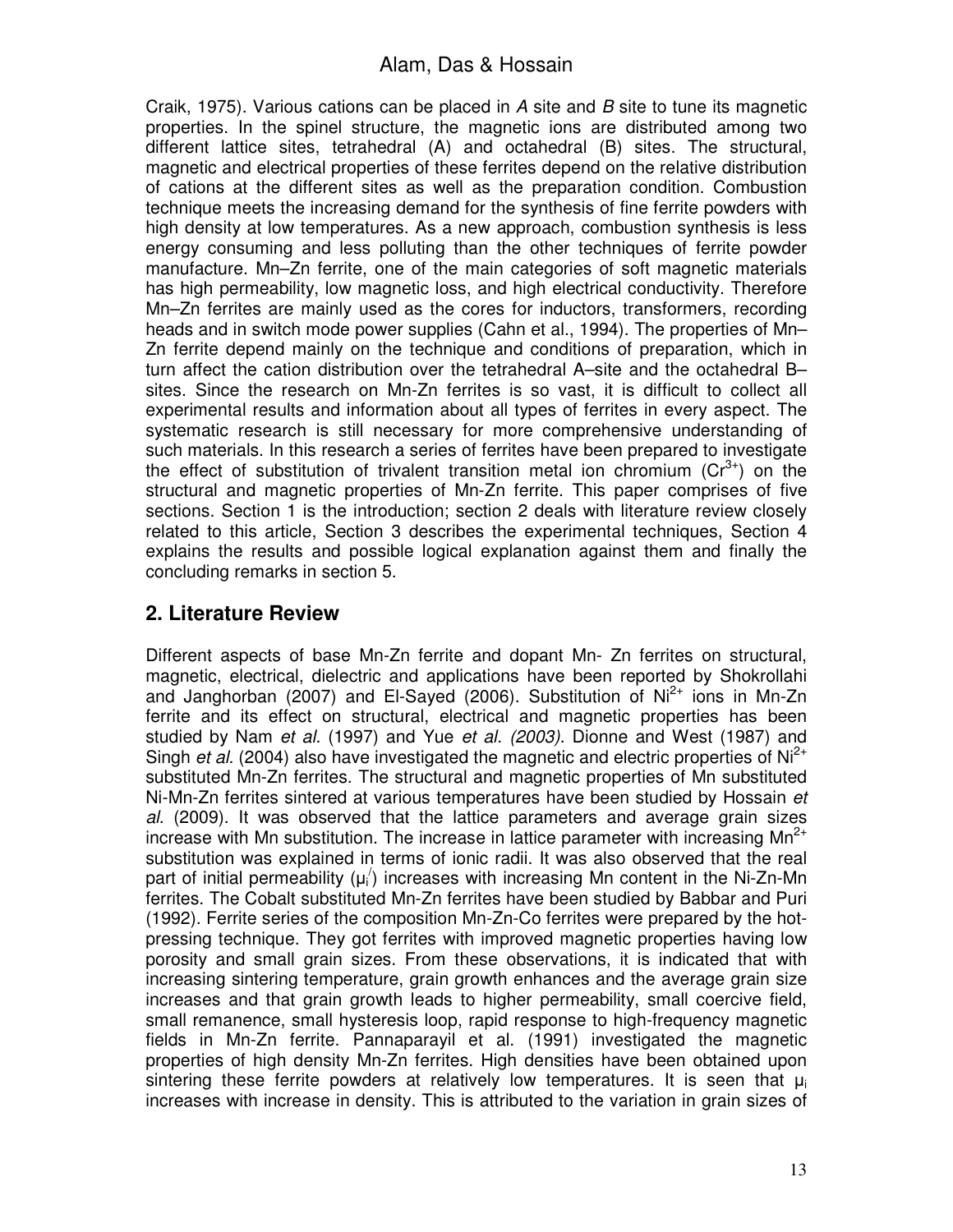the ferrites with temperatures. Mn-Zn ferrites are extensively used in broad band and pulse transformer and wideband read heads for high definition video recording. For use in such devices, initial permeability should remain constant over certain frequency ranges. Here in this case it remains level at first, and then rises to a very shallow maximum before falling rapidly to a relatively low value due to ferromagnetic resonance. It was found that the larger the dc value of the permeability, the lower the frequency at which  $\mu_i$  begins to drop. Therefore it is fascinating to discuss the effect of Chromium ion on the structural and magnetic properties of Mn-Zn ferrite sintered at different sintering temperatures to achieve the optimum parameters like high saturation magnetization, high permeability, high resistivity, low eddy current loss, etc. along with loss and quality factors of the sample.

# **3. Methodology**

The ferrite powder of  $Mn_{0.50}Zn_{0.50}Cr_xFe_{2-x}O_4$  (with  $x = 0.0-0.4$ ) has been synthesized by auto combustion method. Stoichiometric amounts of commercially available analytical grade powders of  $MnCl<sub>2</sub>$ .4H<sub>2</sub>O,  $Cr(NO<sub>3</sub>)<sub>3</sub>$ .9H<sub>2</sub>O,Zn(NO<sub>3</sub>)<sub>2</sub>.6H<sub>2</sub>Oand Fe  $(NO<sub>3</sub>)<sub>3</sub>$ .9H<sub>2</sub>O were dissolved in ethanol to obtain a mixed homogenous solution. Ammonia solution was slowly added to metal nitrate solution to adjust the pH at 7. The solution was placed at constant temperature bath  $(\sim 70^{\circ}C)$  followed by an ignition and formed a fluffy loose powders of the desired composition. The resultant powders of the samples were calcined at 700ºC for five hours in air. The grounded fine powders were then pressed into disk- and toroid-shaped samples. The samples prepared from each composition were sintered at 1250, 1300 and 1350ºC for 5 hrs in air. During sintering, temperature ramps were 10ºC /min for heating and 5ºC /min for cooling. The structural characterization was carried out with an X-ray diffractometer using CuK<sub>α</sub> radiation ( $\lambda = 1.54178\text{\AA}$ ). The lattice parameter for each composition was determined using Nelson-Riley function (Nelson & Riley, 1945). Bulk densities of the samples were determined using the expression  $\rho_B = (W \times \rho)/W - W'$  where *W* and *W* ′ are the weight of the sample in air and water, respectively and *ρ* is the density of water at room temperature. The theoretical density,  $\rho_{th}$ , was calculated using the relation:  $\rho_{_{th}}$ =(zM/ $N_{_{A}}$ a<sup>3</sup>), where  $N_{A}$  is Avogadro's number, M is the molecular weight of the corresponding composition,  $a^3$  is the volume of the cubic unit cell and Z is the number of molecules per unit cell, which is 8 for the spinel cubic structure. The percentage porosity, P% was calculated from the relation  $P(\%)=\{(\rho_{th}-\rho_{B})/\rho_{th}\}\times 100$ . For surface morphology, polished and etched samples of different compositions sintered at different temperatures were chosen. The samples were visualized under a high-resolution optical microscope (Olympus DP70). Average grain sizes of the samples were determined from optical micrographs by linear intercept technique. The frequency dependent initial permeability was investigated using Wayne Kerr Impedance Analyzer (Model No.6500B). The complex permeability measurements on toroid- shaped samples were carried out at room temperature in the frequency range 100Hz-120MHz. The real part ( $\mu_i$ ) and the imaginary part ( $\mu_i$ <sup>"</sup>) of the complex permeability were calculated using the following relations  $\mu_i' = L_s/L_o$  , and  $\mu_i'' = \mu_i'$  tan  $\delta$ , where  $L_s$  is the self inductance of the sample core and  $L_o = (\mu_o N^2 h / 2 \pi) {\rm ln}(r_o / r_i)$ , is derived geometrically. *Lo* is the inductance of the winding coil without the sample core, N is the number of turns of the coil (N = 4), h is the thickness,  $r<sub>o</sub>$  is the outer radius and  $r<sub>i</sub>$  is the inner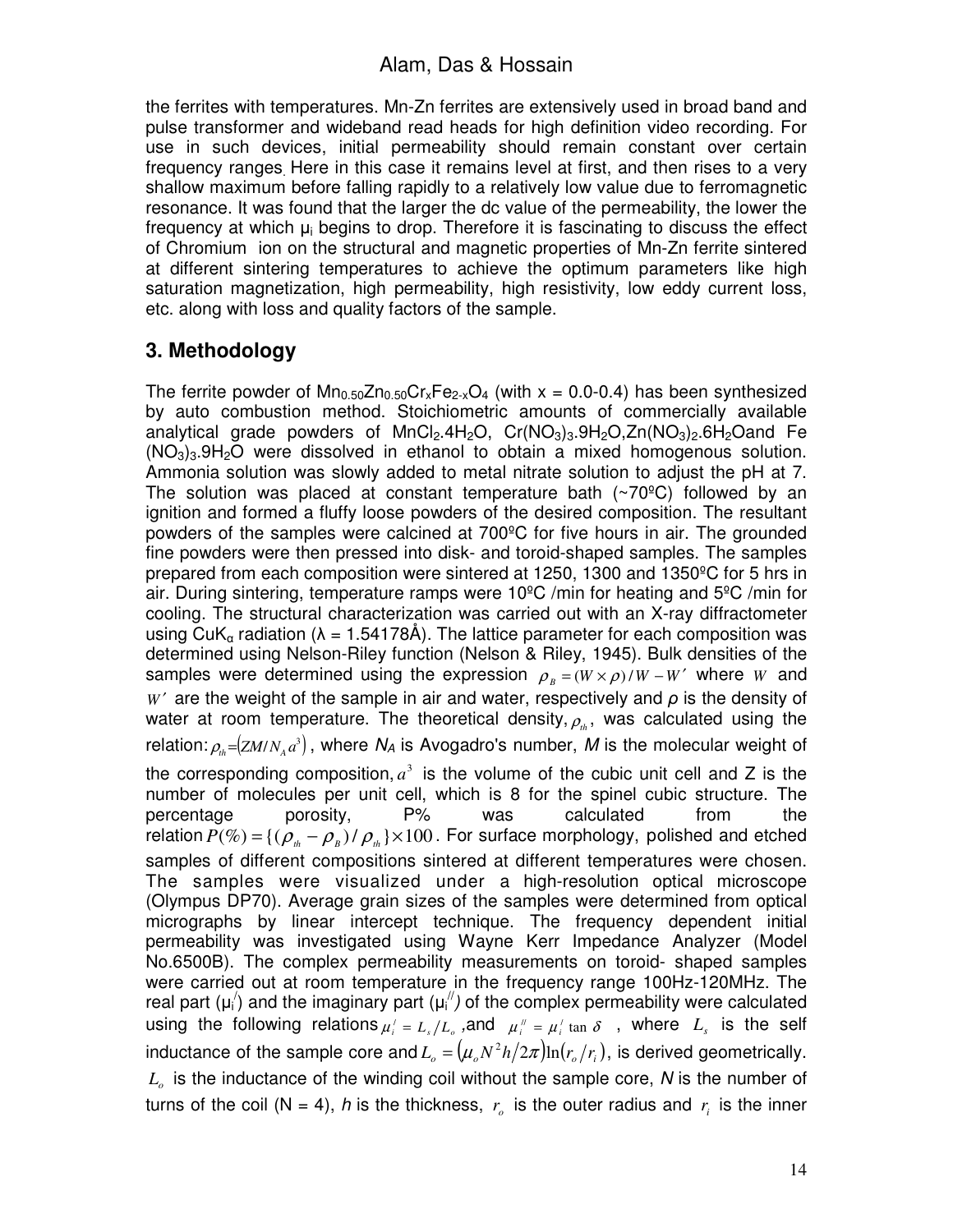radius of the toroid shaped sample. DC magnetization measurements were made by using the SQUID magnetometer. B-H loops measurements were done at room temperature using an Automatic Magnetic Hysteresis Graph Tracer (AMH-300, Laboratorio Electrofisico, Italy). The B-H loops were traced from the toroid shaped samples with primary and secondary windings of ratio 40:10 and sufficient high applied field to get magnetic saturation.

## **4. Results and Discussion**

#### **4.1 Lattice Parameter, Density and Porosity**

Fig.1 depicts the XRD patterns of various chromium-substituted Mn-Zn ferrites. The patterns exhibit typical reflections of (111), (220), (311), (222), (400), (422), (511) and (440) planes indicating the formation of cubic spinel structure. No secondary peaks were detected in XRD patterns of above mentioned samples which ensured the phase purity of each composition. The  $a_0$  was determined by using the Nelson-Riley function, which can be expressed as  $F(\theta) = 1/2 \left| \cos^2 \theta / \sin \theta + \cos^2 \theta / \theta \right|$ , where  $\theta$ , the Bragg's angle. The exact values of lattice parameter of each sample was estimated from the extrapolation of all peaks to  $F(\theta) = 0$  or  $\theta = 90^{\circ}$ . It is observed that as the  $Cr^{3+}$ substitution increases, the  $a_0$  decreases. It is due to the fact that the ionic radius of substituting  $Cr^{3+}$  (0.62Å) is less than that of Fe<sup>3+</sup> (0.64Å) reported by Syue et al. (2011) and Praveena et al. (2010). Taking into consideration the preference of  $Cr^{3+}$  to the octahedral site, the partial replacement of  $Fe^{3+}$  by  $Cr^{3+}$ causes a slight effect on the unit cell dimensions was studied by Praveena et al. (2009). Similar result has been reported in  $Cr^{3+}$  doped Ni-Zn ferrite prepared by combustion synthesis by Subramani et al. (2009).

Density plays an important role in controlling the properties of polycrystalline ferrites. Fig. 2 shows the effects of  $Cr^{3+}$  on bulk density and porosity in Mn-Zn-Cr ferrites. The  $p_B$  decreases with increase in Cr<sup>3+</sup> content, while porosity increases. The decrease in  $\rho_B$  can be attributed to the difference in atomic weight and density of the ferrite components. The atomic weight and density of  $Cr^{3+}$  (51.996 amu and 7.19 g/cm<sup>3</sup>) respectively is less than that of  $Fe^{3+}$  (55.85 amu and 7.87 g/cm<sup>3</sup>) reported by Subramani et al.(2009). It is found that the theoretical densities are higher in magnitude than corresponding bulk densities. This may be due to the presence of pores in the samples as investigated by Latorre-Esteves et al. (2009). The increase in P with the addition of  $Cr^{3+}$  content may be due to the creation of more cation vacancies with the reduction of oxygen vacancies as reported by Albuquerqe et al. (2002). It is observed that  $\rho_B$  of all samples increase with increasing T<sub>s</sub> while porosity follows the opposite trend. During the sintering process, the thermal energy generates a force that drives the grain boundaries to grow over pores, thereby decreasing the pore volume and densifying the material. Highest densities of the compositions were obtained sintering at 1350 ºC.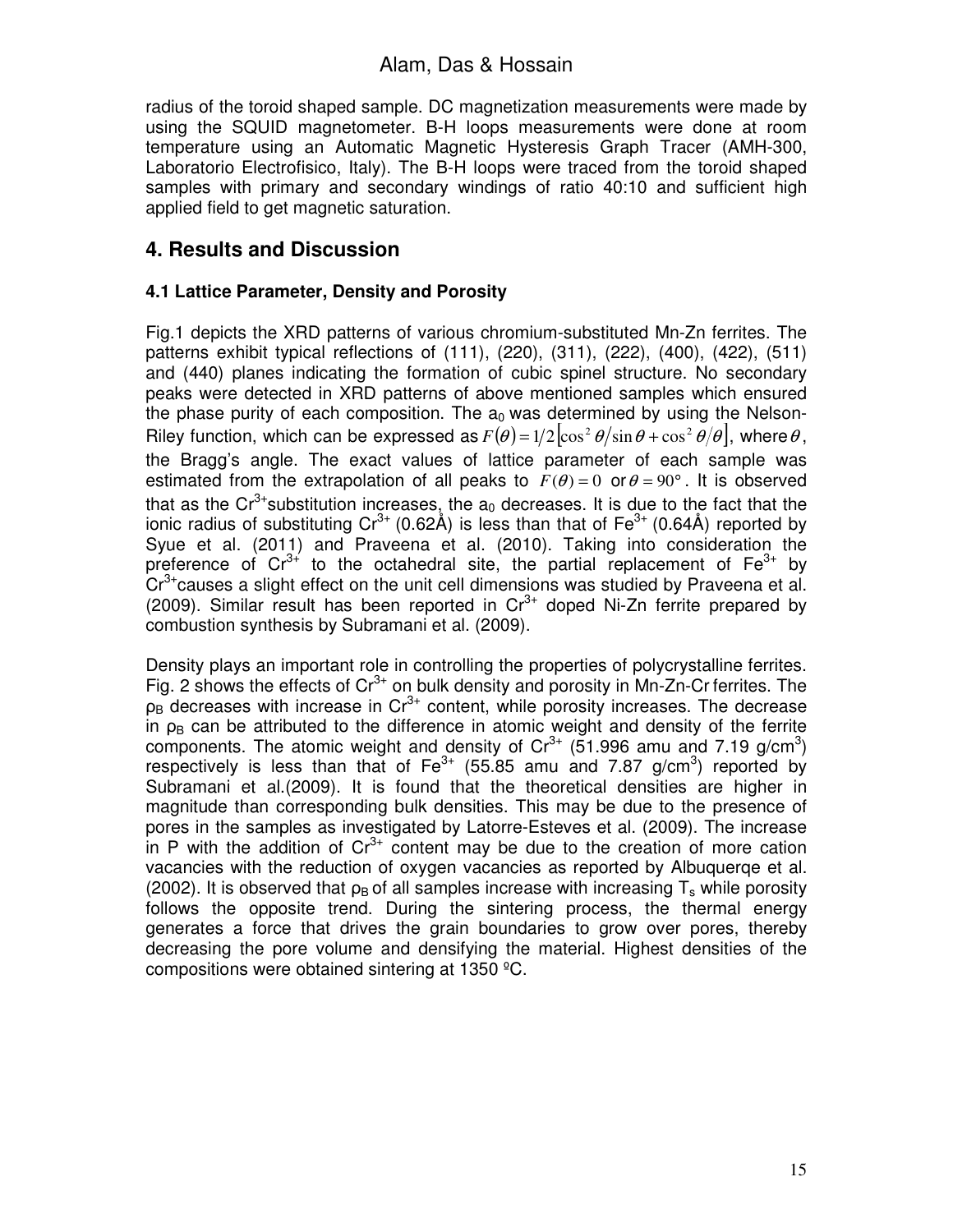

**Figure 1: The XRD Patterns of Various Mn0.50 Zn0.50 Crx Fe2-x O4 Ferrites**

**Figure 2: The Variation of Density and Porosity of Mn0.50 Zn0.50 Crx Fe2-x O<sup>4</sup> Ferrites Samples Sintered at Different Temperatures** 



#### **4.2 Microstructures**

The surface morphology of  $Mn_{0.50}Zn_{0.50}Cr_xFe_{2-x}O_4$  ferrite sample is observed by high resolution optical micrograph (Olympus DP-70) for determining the average grain size of the samples. Grain size is an important parameter affecting the magnetic properties of ferrites. The micrographs shown in Fig. 3 reveal that the grain size is influenced by the sintering temperatures. The average grain sizes vary from 3.4 to 5.7µm. The grain size increases with increase in sintering temperature can reasonably be explained on the basis of sintering mechanism. The behavior of grain growth reflects the competition between the driving force for grain boundary movement and the retarding force exerted by pores as discussed by Low and Sale (2002). When the driving force of the grain boundary in each grain is homogeneous, the sintered body attains a uniform grain size distribution. Average grain sizes of the samples are determined by linear intercept technique shown by Mendelson (1969).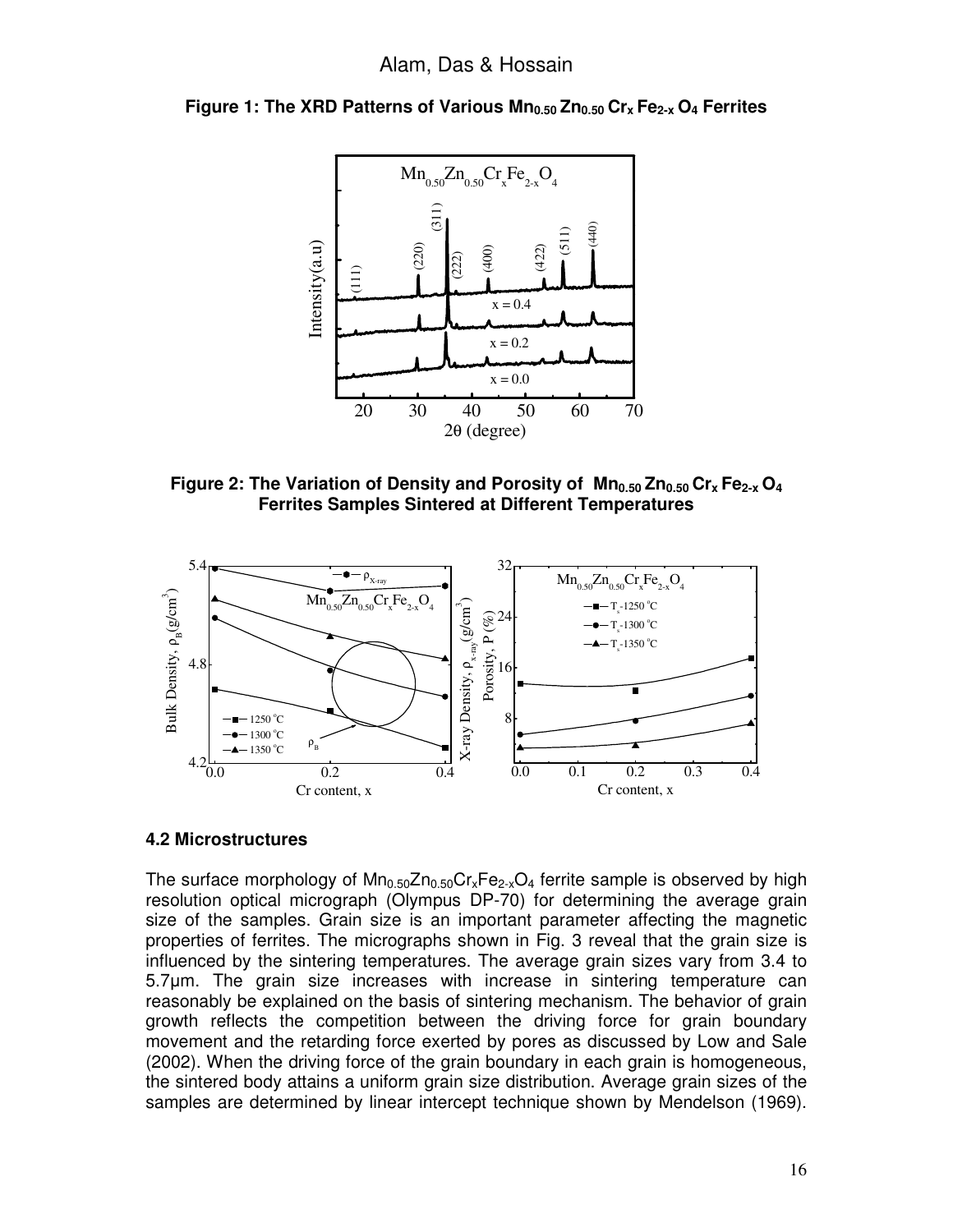Effects of sintering temperature on grain growth of  $Mn_{0.50}Zn_{0.50}Cr_{0.4}Fe_{1.6}O_4$  ferrite has been investigated and is shown in Fig. 3. The average grain size increases with increasing sintering temperatures. This is because during the sintering process, the thermal energy generates a force that drives the grain boundaries to grow over pores, thereby decreasing the pore volume and increasing the grain sizes.





**4.3 Frequency and Temperature Dependence of Complex Permeability** 

Fig. 4 shows the initial permeability spectra as a function of frequency for  $Mn<sub>0.50</sub>Zn<sub>0.50</sub>Cr<sub>x</sub>Fe<sub>2-x</sub>O<sub>4</sub>$  ferrite sintered at 1250, 1300 and 1350<sup>o</sup> C. The complex permeability is given by  $\mu^* = \mu_i' \text{-} i \mu_i''$ , where  $\mu_i'$  and  $\mu_i''$  are the real and imaginary parts of complex permeability, respectively.  $\mu_i$  describes the stored energy expressing the component of magnetic induction B in phase and  $\mu_i$ <sup>"</sup> describes the dissipation of energy expressing the component of B 90° out of phase with the alternating magnetic field H. From Fig.4, it is seen that  $\mu_i$  remains almost flat until the frequency is raised to a certain level and then drops fairly to very low at higher frequencies.  $\mu''_i$ gradually decreases with frequency and took a broad maximum at a certain frequency, where  $\mu_i'$  rapidly decreases. The frequency at which  $\mu_i'$  attain the highest value is known as the resonance frequency. Resonance frequency is the indicator of its utility range up to which the material can be used efficiently. At the resonance, maximum energy is transferred from the applied field to the lattice resulting in the rapid increase in loss factor (tanδ) as shown in Fig. 5. It is also observed from Fig. 4 that the higher the permeability of the specimen, the lower the frequency of the resonance as observed by Snoek (1948). The values of  $\mu'$  of  $Mn_{0.50}Zn_{0.50}Cr_xFe_{2-x}O_4$ sintered at 1250ºC decreases with increase in chromium ion content. Similar trend is followed in  $Cr^{3+}$  substituted Li-Sb ferrites as investigated by Laishram and Prakash (2006). It is well known that the permeability of polycrystalline ferrite is related to two magnetizing mechanism: domain wall motion and spin rotation. The domain walls normally remain pinned to the grain boundary and bulged when subjected to any small magnetic as described by Globus et al. (1971). It was assumed that the permeability due to the wall motion is likely to be linearly dependent on the grain size, while the permeability contribution due to spin rotation was assumed to be independent of grain size. Globus et al. (1971) studied several Ni-Zn ferrites and found a linear relationship between permeability and grain size (D). Perduijin and Peloschek (1968), Peloschek and Perduijin (1968) also found a linear relation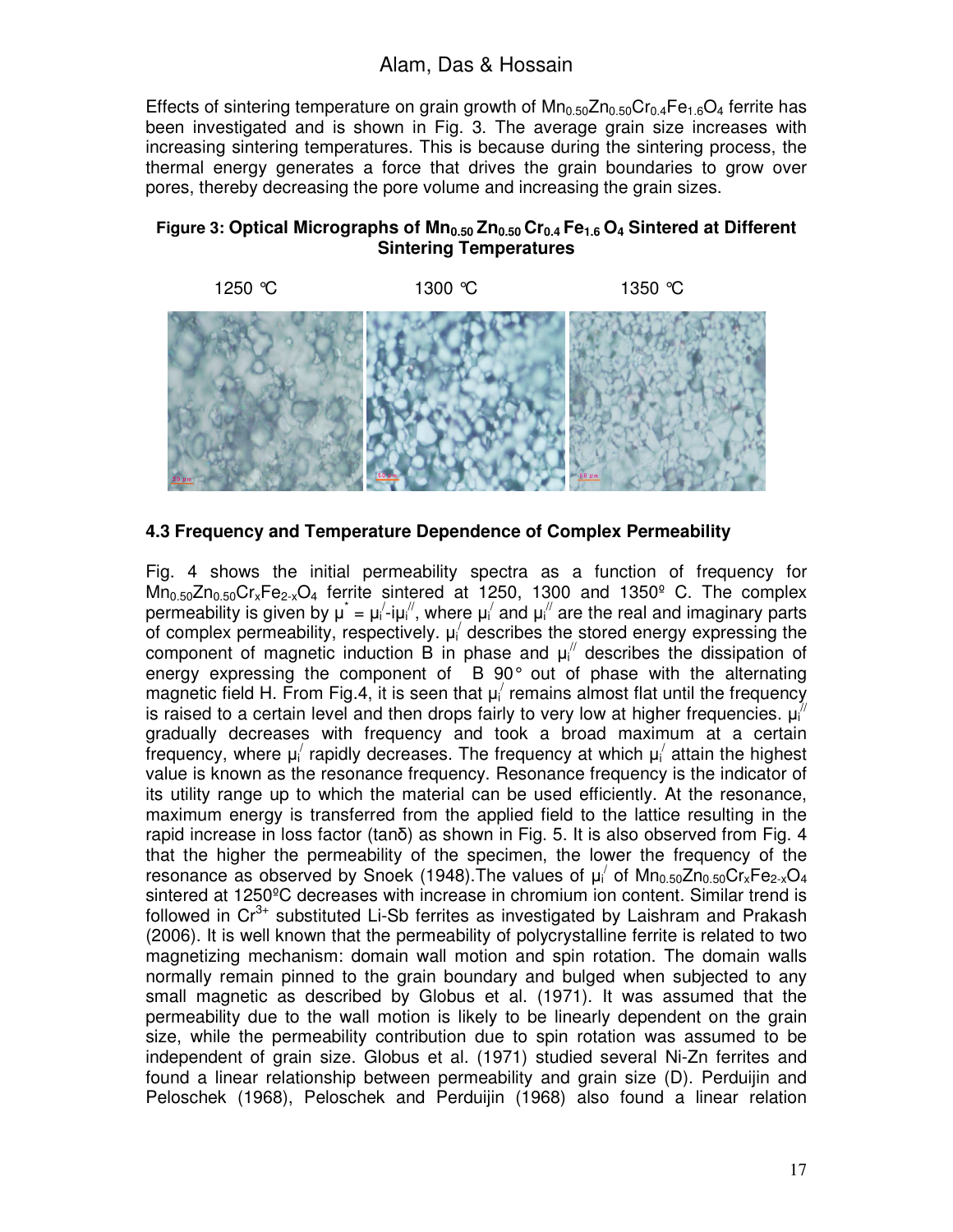between  $\mu_i'$  and D in many Mn-Zn and substituted Mn-Zn ferrites. The permeability due to domain wall motion can be expressed by Globus et al. (1971) relation  $\mu_i' \propto \left( M_s^2 D \middle/ \sqrt{K_1} \right)$ , where  $\mathsf{M}_\mathsf{s}$  is the saturation magnetization; K<sub>1</sub> is the anisotropy constant. Thus the domain wall motion is greatly affected by the average grain size. This is because bigger grains tend to contain large number of domain walls and  $\mu_i'$  being a result of the easy reversal of domain wall displacement in the direction of the applied magnetic field. As the number of walls increases with the grain sizes, the contribution of wall movement to magnetization is increased. In our present study of microstructure, it is seen that the grain size increases significantly with increase in sintering temperature. Therefore the increase of  $\mu_i'$  with increasing sintering temperature is justified. Fig. 6(a) shows the variation of permeability at different frequencies and at different  $T_s$  of of various  $Mn_{0.50}Zn_{0.50}Cr_sFe_{2-x}O_4$  ferrites. There is a decreasing trend in permeability with increase in frequency. This is because at higher frequencies nonmagnetic impurities between grains and intragranular pores act as pinning points and increasingly hinders the motion of spin and domain walls thereby decreasing their contribution to permeability and also increasing the loss (Hossain and Rahman, 2011; Globus et al., 1971). It is observe from Fig. 6(b) that  $\mu_i'$  increases with increase in sintering temperature T<sub>s</sub>. This increase in  $\mu_i^{\gamma}$  with increasing  $T_s$  is attributed to the contribution of domain wall motion, which becomes more significant as the sintered density and grain size increases. Generally, a higher  $\mu_i'$  is obtained through the control of both the composition and microstructure which depends on sintering conditions. The  $\mu_i'$  as a function of temperature for various  $Mn_{0.50}Zn_{0.50}Cr_xFe_{2-x}O_4$  sintered at 1300 °C is shown in Fig. 7. It is observed that there is a sudden drop in  $\mu_i'$  at  $T_{N_i}$  where magnetic state of the ferrite changes from ferrimagnetic to paramagnetic state. This is due to the fact that at  $T_{N}$  the thermal agitation is so high that it reduces the alignment of the magnetic moment along a given axis to zero also observed by Overshott (1981).

**Figure 4: The Variation Real Part and Imaginary Part of Initial Permeability of Mn0.50 Zn0.50 Crx Fe2-x O<sup>4</sup> Sintered at 1250º C** 

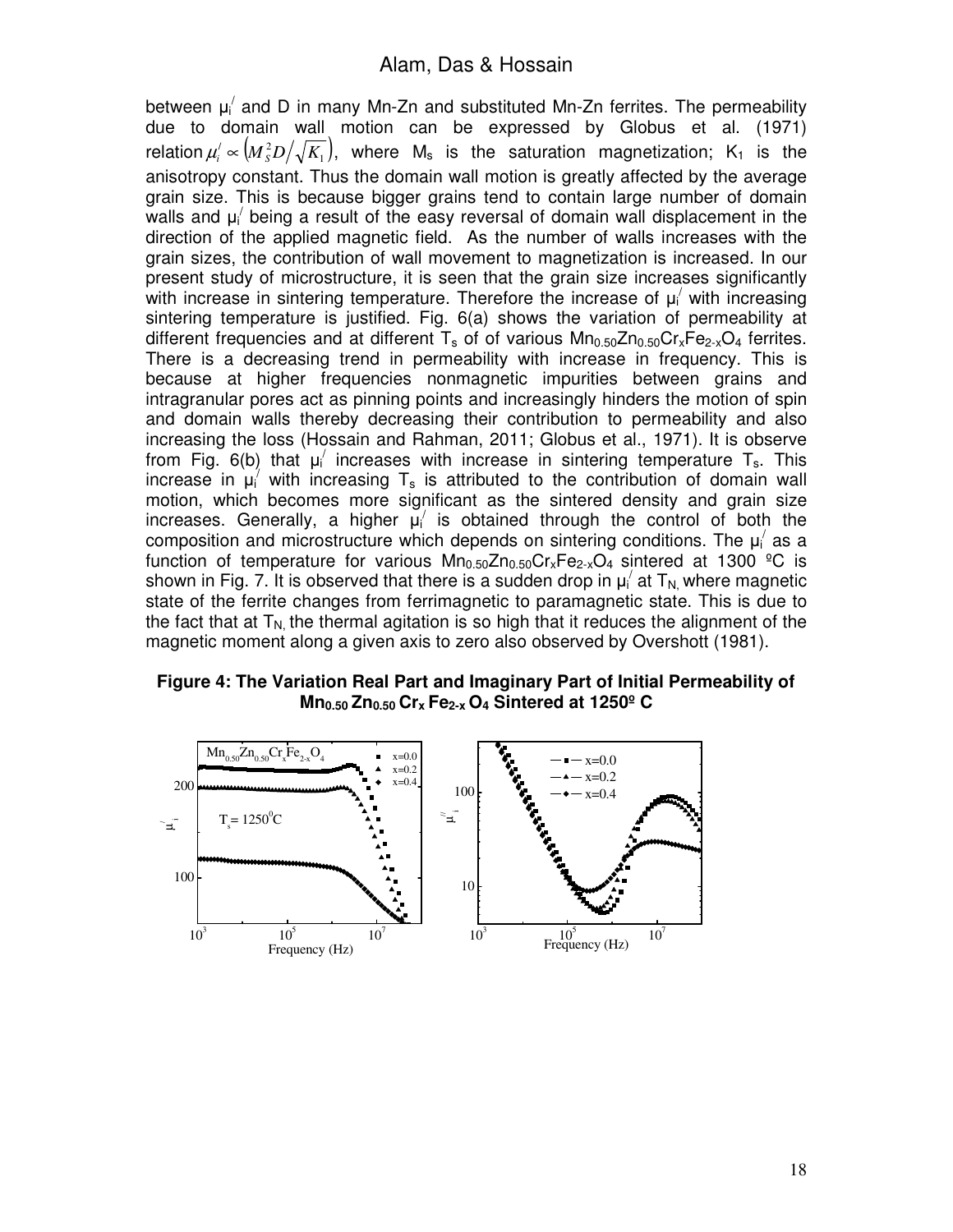



**Figure 6: The Variation of µ<sup>i</sup> / of Mn0.50 Zn0.50 Crx Fe2-x O4 at Different Frequencies, Samples Sintered at Different Temperatures** 



Bhosale et al. (1999) investigated that the replacement of  $Fe<sup>3+</sup>$  ions by the paramagnetic or diamagnetic ions results in the fall of  $T_N$  in ferrites. The observed variations in  $T_N$  may be explained on the basis of exchange interactions. When  $Fe^{3+}$ ions at B site are being replaced by antiferromagnetic  $Cr<sup>3+</sup>$  ions, B sub lattice magnetization decreases without affecting the A sub lattice magnetization, which in turn weakens A-B exchange interaction. The sharp drop of the initial permeability at  $T_N$  can be used as a measure of the degree of compositional homogeneity according to Globus et al. (1971).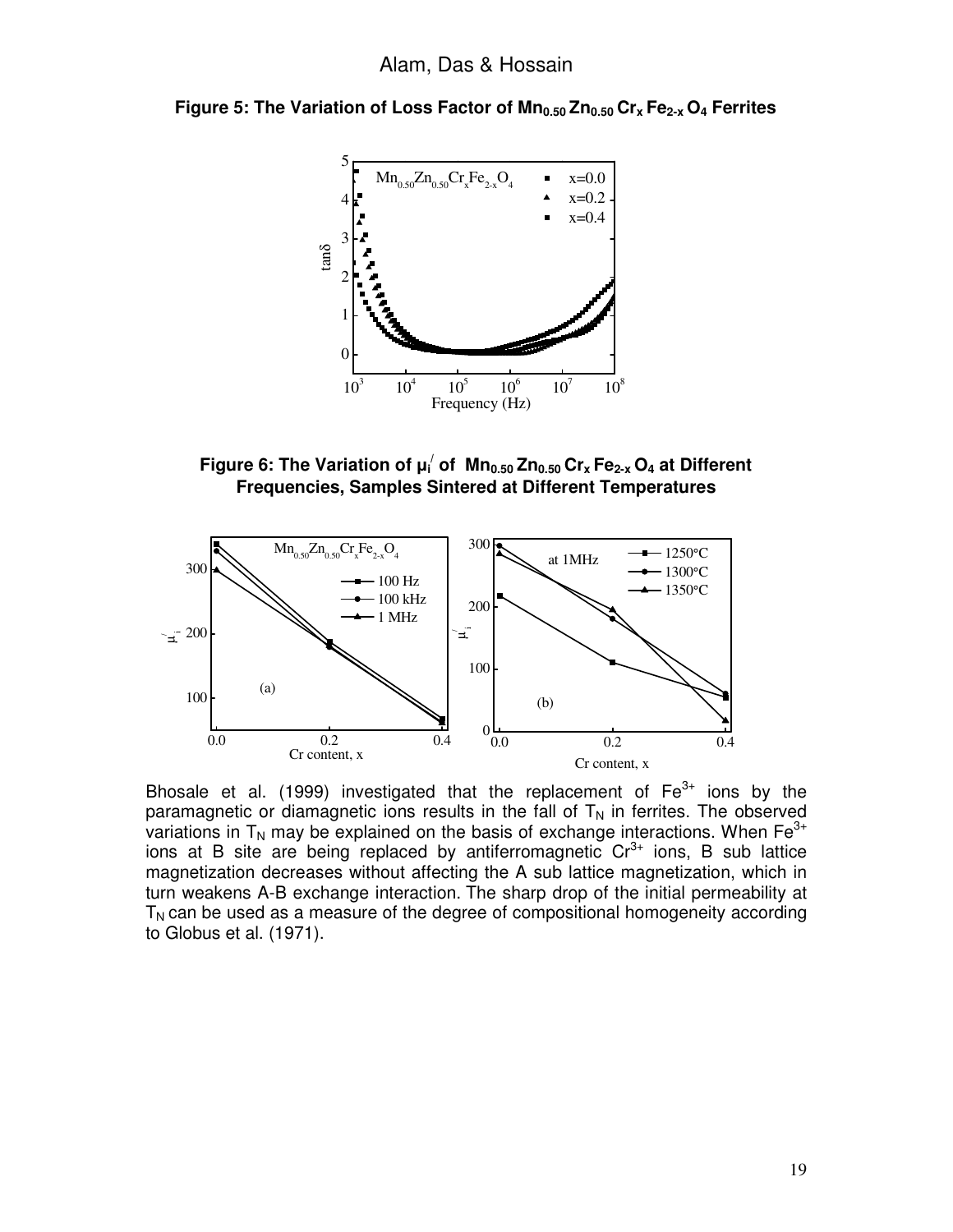



The magnetization (M) as a function of applied magnetic field (H) for various  $Mn_{0.50}Zn_{0.50}Cr_xFe_{2-x}O_4$  ferrites measured at room temperature is shown in Fig. 8. The magnetization of all samples increases linearly with increasing the applied magnetic field up to 0.1T. Beyond this applied field magnetization increases slowly and then saturation occurs. It indicates that all the samples are in ferromagnetic state. The saturation magnetization,  $M_{\rm s}$  for all sample are determined by the extrapolation of magnetization curve to  $\mu M = 0$ . The saturation magnetization is observed to decrease with increasing  $Cr^{3+}$  content throughout the concentration range studied. It is well known that  $Cr^{3+}$  ions preferably occupy B sites as investigated by Neel [1948]. As the number of  $Fe<sup>3+</sup>$  ions at B sites continuously decreases, the magnetization of B sub lattice decreases which results into the observed decrease in saturation magnetization as observed by Neel (1948). A graph has been plotted here relating to  $M_s$  and n<sub>B</sub> with Cr content in  $Mn_{0.50}Zn_{0.50}Cr_xFe_{2-x}O_4$  is shown in Fig. 9. It is seen that with increase in Cr content, both saturation magnetization and number of Bohr magnetons decrease with the substitution of Cr content. A similar decrease was reported in Mn-Zn-Cr by Rameijin (1953) and in Mg-Mn-Cr ferrites by Rao (1981).



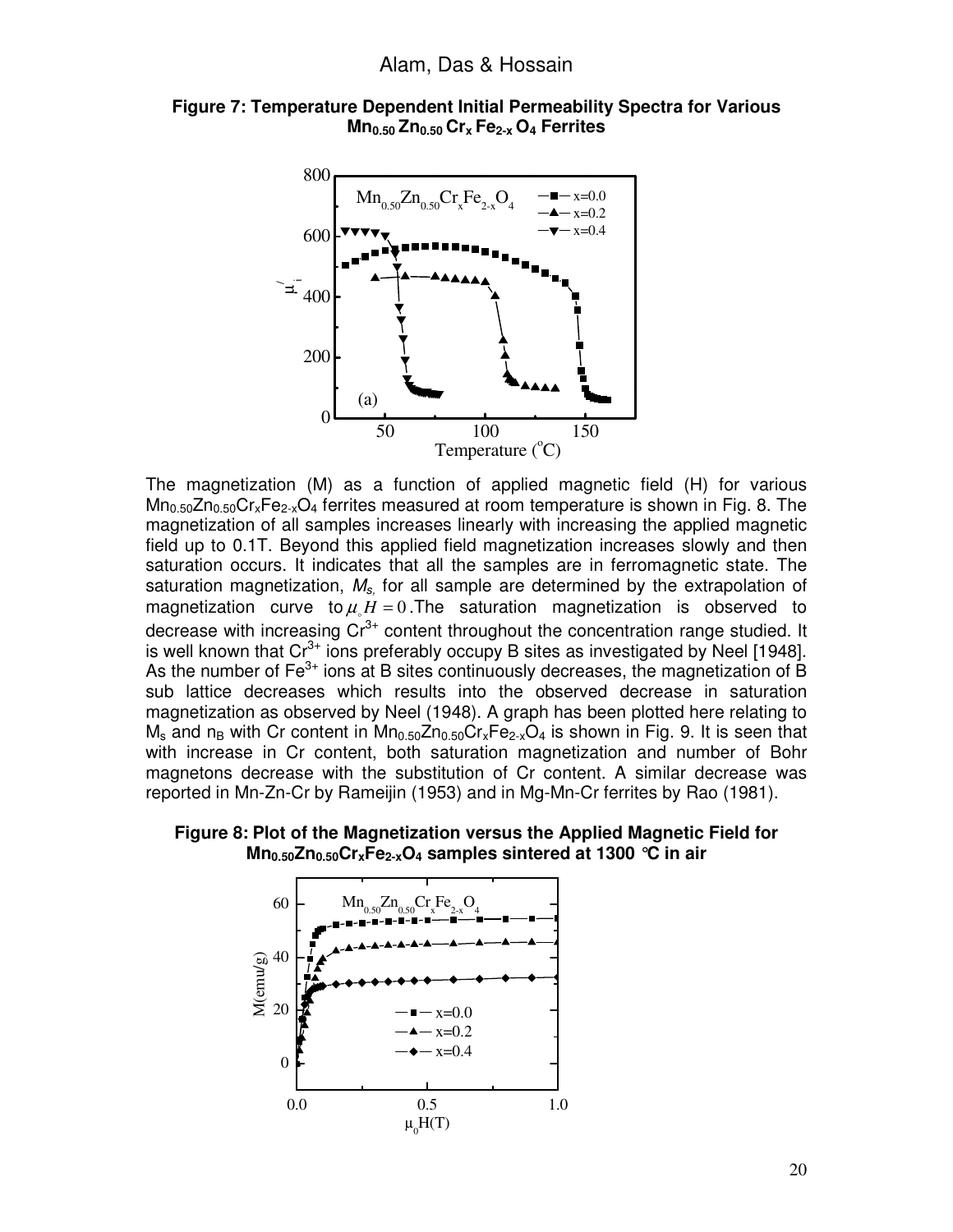

**Figure 9: Variation of Ms and nB with Cr3+ Content of Various Mn0.50 Zn0.50 Crx Fe2-x O4 Ferrites**

**Figure 10: B-H Loops of Various Mn0.50 Zn0.50 Crx Fe2-x O4 at Room Temperature, Sintered at 1350 °C. The Inset: Loops at Low Field** 



The B-H loops of Mn-Zn-Cr ferrite were recorded by a computer interfaced hysteresis loop tracer at room temperature at constant frequency. Fig.10 shows the B-H loops of  $Mn_{0.50}Zn_{0.50}Cr_xFe_{2-x}O_4$  sintered at 1350 °C. The inclusion of  $Cr^{3+}$  and various  $T_s$  significantly changes hysteresis parameter like  $H_c$ ,  $B_r$ ,  $B_s$  etc.  $H_c$  increases with increase in Cr but decreases with increases in  $T_s$ . The addition of Cr reduced the  $M_s$  as expected as it reduces the density of magnetic ions at B site.  $H_c$  increases due to the weakening of exchange interaction and the loss of magneto crystalline anisotropy. It is well known that all these properties are extrinsic, which depend on the grain size, intra- and inter-granular porosity. It is observed that remanence varies inversely with porosity and this agrees with the reported observations observed by Igarashi and Okazaki (1977). H<sub>c</sub> is inversely proportional to D and  $\mu_i'$  of the ferrite system as shown in Fig. 11. Our present observations of compositional variation of coercivity, initial permeability and average grain size agree with the reported value by Singh (2003).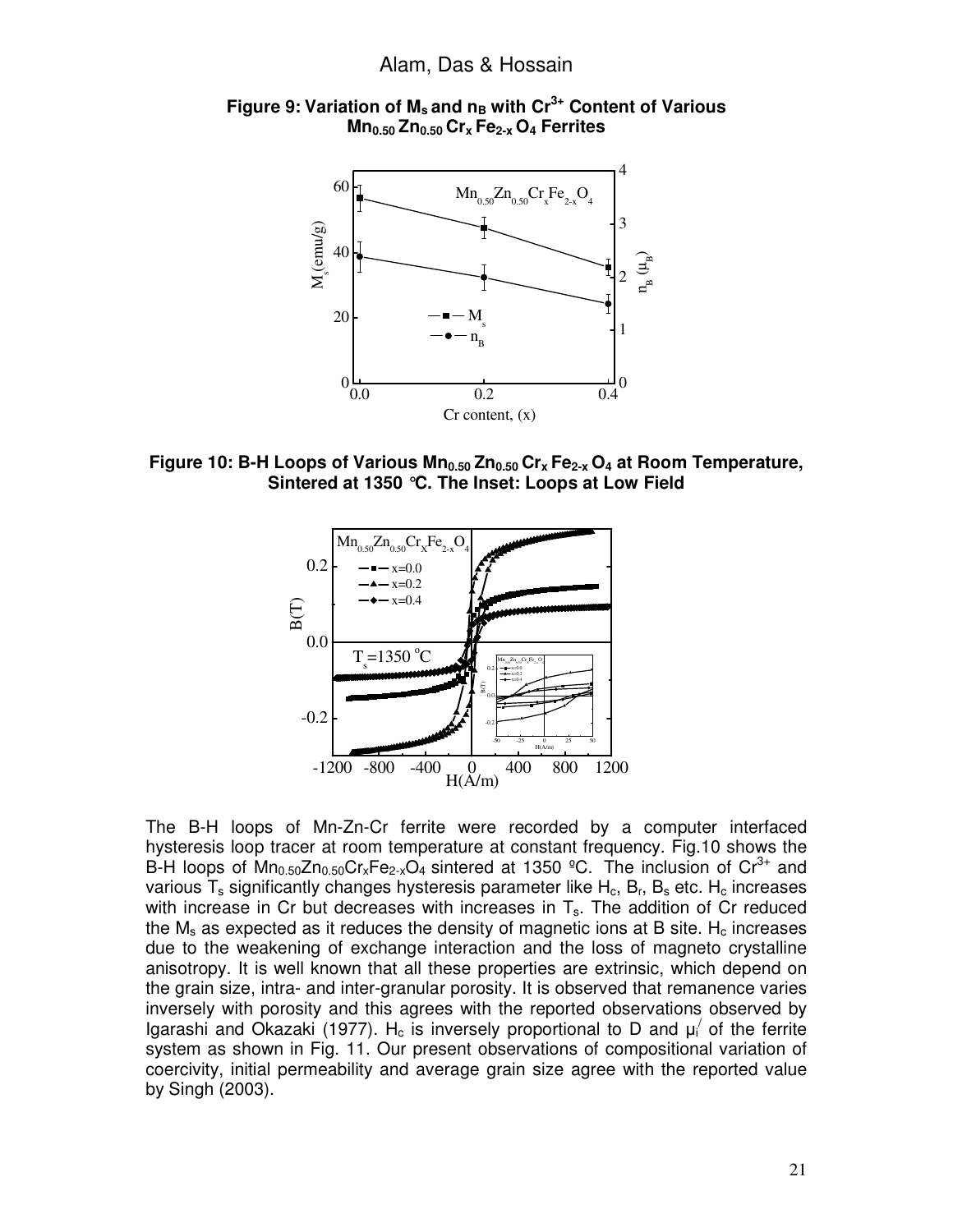



# **5. Conclusions**

The ferrite sample prepared by auto combustion method is of single phase cubic spinel structure that has been confirmed from X-ray diffraction pattern. Substitution of Cr in Mn-Zn ferrite results in slight shrinkage of the unit cell. The grain size,  $\rho_{\scriptscriptstyle B}^{}$ ,  $\mu'$ ,  $T_{N}$ , decrease with Cr content but increase with increase in sintering temperatures. Initial permeability increases with increase in sintering temperature which is attributed to the increased density and average grain size of the sample. The f<sup>r</sup> indicates the operational frequency limit of the ferrites in applications, so it is preferable to push this frequency to the higher frequency region. So the operational frequency range is increased with the increase in Cr substitution. Saturation magnetization was found to decrease with Cr content in the ferrites. Coercivity increases, retentivity and hysteresis loss decreases at the Cr rich Mn- Zn ferrite. As the hysteresis loss decreases, these low loss materials can be used in switched mode power supplies and also in radio frequency transformers and inductors. The method of fabrication of ferrite we used in this research can be used to get fine nano particles. Further studies on different characteristics are possible for fundamental interest of the studied sample. Neutron diffraction analysis may be performed for these compositions to determine the distribution of ions between A- and B- sites.

## **References**

- Albuquerque, A. S., Ardisson, J. D., Macedo, W. A. A., and Alves, M. C. M., 2002, 'Nanosized powders of NiZn ferrite: Synthesis, structure, and magnetism', Journal of Applied Physics, Vol. 87, Pp. 4352-4357.
- Babbar, V. K., and Puri, R. K.,1992, 'Hot-Pressed Mn-Zn-Ni and Mn-Zn-Co ferrites for magnetic recording heads', IEEE Transactions on Magnetics, Vol. 28**,** No.1, Pp. 21-26, 1992.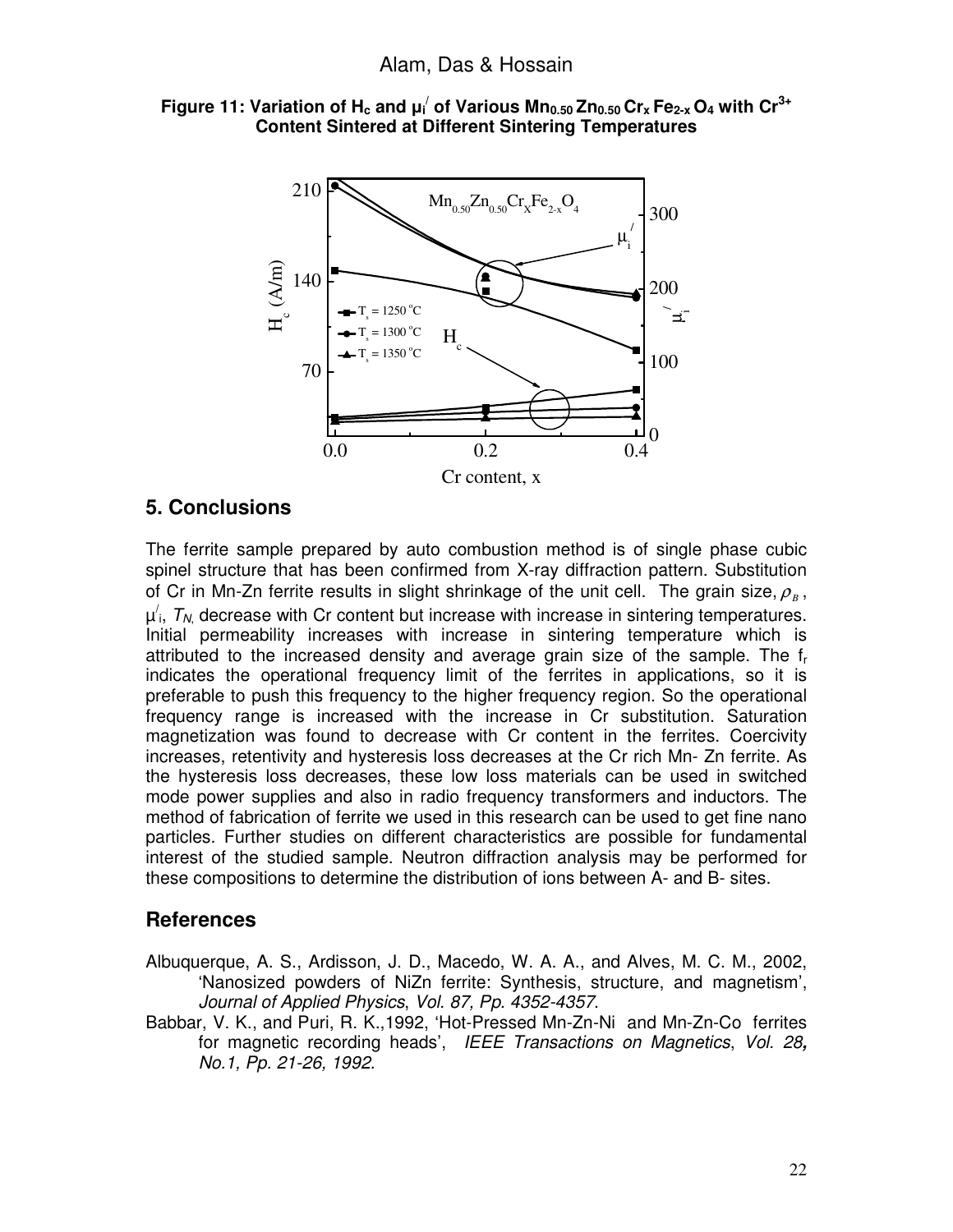- Bhosale, D. N., Sawant, S. R., Gangal, S. A., Mahajan, R. R., and Bakare, P. P., 1999, 'Synthesis of copper–magnesium–zinc ferrites and correlation of magnetic properties with microstructure', Materials Science and Engineering B, Vol. 65, Pp. 79-89.
- Cahn, R. W., Haasen, P., and Kramer, 1994, 'Materials Science and Technology', Vol. 3B, VCH Publisher Inc., New York (USA).
- Craik, D. J., 1975, Magnetic Oxide, part 1, John Wiley & Sons, Ltd., Bristol, England.
- Dionne, G. F., and West, R., 1987, 'Magnetic and dielectric properties of the spinel ferrite system  $Ni<sub>0.65</sub>Zn<sub>0.35</sub>Fe<sub>2-x</sub>Mn<sub>x</sub>O<sub>4</sub>'$ , Journal of Applied Physics, Vol. 61, Pp. 3868-3870.
- El-Sayed, H. M., 2006, 'Effect of Magnetic Field on the formation of Spin-polaron in Mn-Zn ferrites', American Journal of Applied Sciences, Vol. 3, No.10, Pp. 2033-2036.
- Globus, A., Duplex, P., and Guyot, M., 1971, 'Determination of initial magnetization curve from crystallites size and effective anisotropy field', IEEE Transactions on Magnetics, Vol. 7, No. 3, Pp. 617-622.
- Goldman, A., 1990, *Modern Ferrite Technology*, Van Nostrand Reinhold, New York.
- Hossain, A. K. M. A., Biswas, T. S., Mahmud, S. T., Yanagida, T., Tanaka, H., and Kawai, T., 2009, 'Enhancement of initial permeability due to Mn substitution in polycrystalline  $Ni<sub>0.50-x</sub>Mn<sub>x</sub>Zn<sub>0.50</sub>Fe<sub>2</sub>O<sub>4</sub>'$ , Journal of Magnetism and Magnetic Materials, Vol. 321, Pp. 81-87.
- Hossain, A. K. M. A., and Rahman, M. L., 2011, 'Enhancement of microstructure and initial permeability due to Cu substitution in  $Ni<sub>0.50-x</sub>Cu<sub>x</sub>Zn<sub>0.50</sub>Fe<sub>2</sub>O<sub>4</sub>$  ferrites', Journal of Magnetism and Magnetic Materials, Vol. 323, No. 15, Pp. 1954-1962.
- Igarashi, H., Okazaki, K., 1977,'Effects of porosity and grain size on the magnetic properties of NiZn ferrite', Journal of the American Ceramic Society, Vol. 60, Pp. 51-54.
- Laishram, R., and Prakash, C., 2006, 'Magnetic properties of  $Cr<sup>3+</sup>$  substituted Li-Sb ferrites', Journal of Magnetism and Magnetic Materials, Vol. 305, Pp. 35-39.
- Latorre-Esteves, M., Cortes, A., Torres-Lugo, M., and Rinaldi, C., 2009, 'Synthesis and characterization of carboxymethy dextran-coated Mn/Zn ferrite for biomedical applications', Journal of Magnetism and Magnetic Materials, Vol. 321 , No. 19, Pp. 3061-3066.
- Low, K. O., & Sale, F. R., 2002, 'Electromagnetic properties of gel-derived NiCuZn ferrites', Journal of Magnetism and Magnetic Materials, Vol. 246, No. 1-2, Pp. 30-35.
- Mendelson, M. I., 1969, 'Average grain size in polycrystalline ceramics', Journal of American Ceramic Society, Vol. 52, No. 8, Pp. 443-446.
- Nam, J. H., Hur, W. G., and Oh, J., 1997, 'The effect of Mn substitution on the properties of NiCuZn ferrites', Journal of Applied Physics, Vol. 81, Pp. 4794-4797.
- Neel, L., 1948, 'Properietés magnétiques des ferrites: ferromagnétisme et antiferromagnétisme', Annales de Physique, Vol. 3, Pp. 137-198.
- Nelson, J. B., and Riley, D. P., 1945, 'An experimental investigation of extrapolation methods in derivation of accurate unit-cell dimensions of crystals', Proceedings of the Physical Society, Vol. 57, No. 3, Pp. 160-177.
- Overshott, K. J., 1981, 'The causes of the anomalous loss in amorphous ribbon materials', IEEE Transactions on Magnetics, Vol. 17, Pp. 2698-2700.